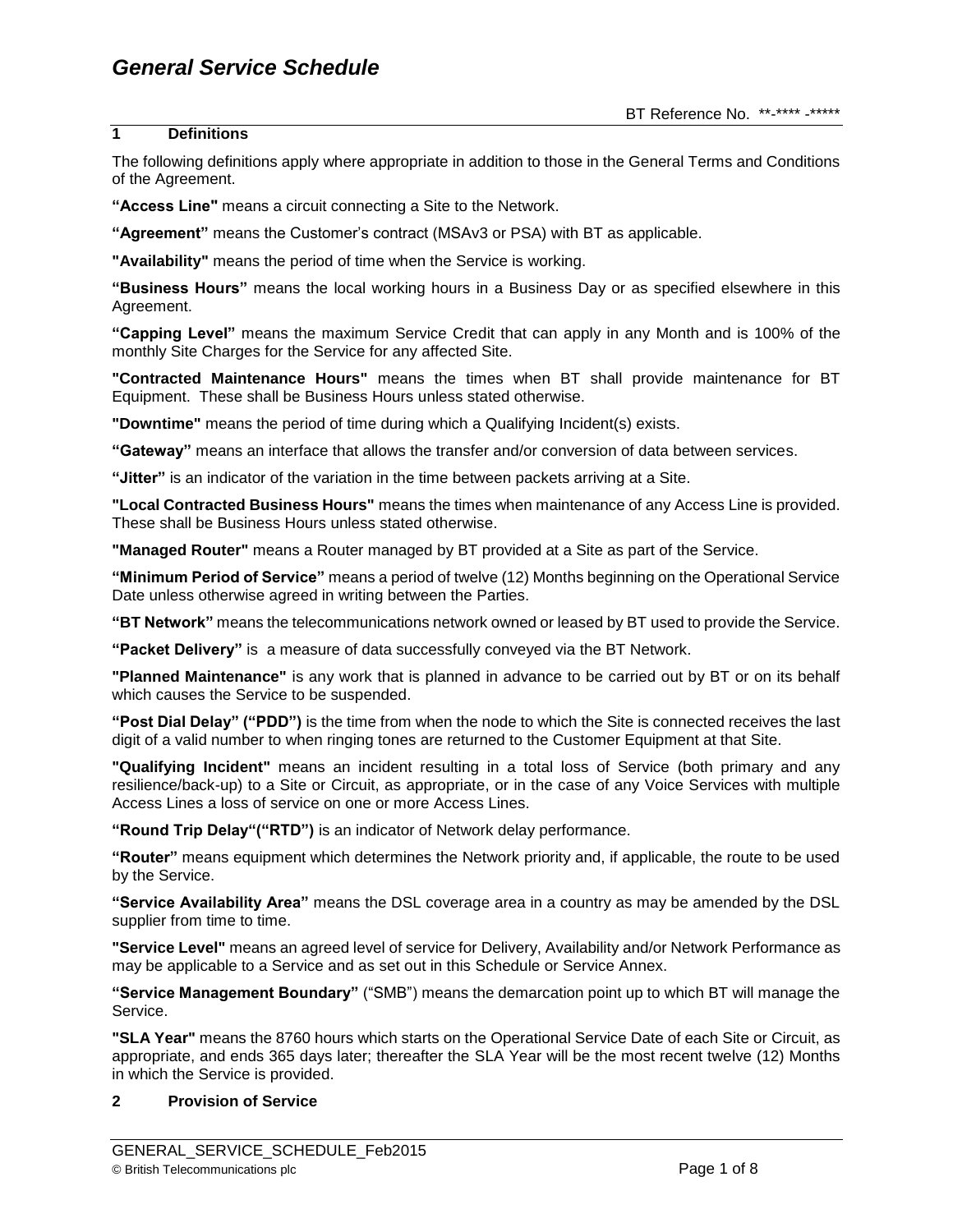- 2.1 In consideration of the payment of the Charges by the Customer BT will provide the Service(s) as described in the Service Annex(es) to this Schedule for the Minimum Period of Service and thereafter unless and until provision of the Service is terminated by either Party in accordance with the Agreement.
- 2.2 BT will provide a range of information about the Service provided and managed by BT, which, depending on the Service, may be a handbook or access to a website.
- 2.3 If BT detects or the Customer reports an Incident, BT will do the following:

Network Incidents. BT will respond to reported incidents without undue delay.

Access Incidents. BT will work with the relevant supplier to restore service as soon as practicable during Local Contracted Business Hours.

BT Equipment Incidents. If possible BT will fix the Equipment remotely. If necessary, BT or its supplier will visit the Site as soon as reasonably practicable during Contracted Maintenance Hours.

BT is not responsible for rectifying any incidents:-

- (a) in any Customer, host or LAN application;
- (b) in any cable, connector or interface between the BT Equipment and any Customer Equipment;
- (c) in any equipment or device that is not provided by BT; or
- (d) beyond the Service Management Boundary.
- 2.4 BT has the exclusive right to manage the configuration of BT Equipment.
- 2.5 In addition to maintenance performed during BT's regularly scheduled maintenance windows, BT may carry out Planned Maintenance from time to time. BT aims to inform the Customer at least
	- (a) 7 days before scheduled hardware or software maintenance on the BT Network and/or BT Equipment; or
	- (b) without undue delay for scheduled Access Line supplier maintenance
- 2.6 BT will provide the contact details (either e-mail, telephone or fax, as appropriate) of designated contact points, collectively "Service Centre", which will be the Customer's contact points for placing orders, reporting incidents (faults) and making inquiries relating to the Service. The Customer will be able to use the numbers to contact BT to report incidents 24 hours a day, 365 days a year and to order services or make enquiries during Business Hours, or as specified on the Order.

# **3 The Customer's Responsibilities**

- 3.1 The Customer will provide BT with all reasonable assistance for BT to perform Service delivery and acknowledges that certain minimum technical requirements may be necessary. BT will inform the Customer in advance of these requirements.
- 3.2 Some Services require or enable the Customer to provide a PSTN, ISDN or broadband line(s). The Customer will pay all Charges related to provision and use of and report any incidents in such lines directly to the supplier. The lines may only be used in connection with the Service.
- 3.3 The Customer will give BT the name(s) and contact details of the individual(s) who are authorised to act on behalf of the Customer for service management matters ("Customer Contact"). The Customer Contact will:
	- (a) be available at all times and provide assistance and information during Service delivery;
	- (b) be available after Service Delivery in accordance with the Service maintenance option as selected by the Customer;
	- (c) take incident reports from Users, who may not contact BT directly;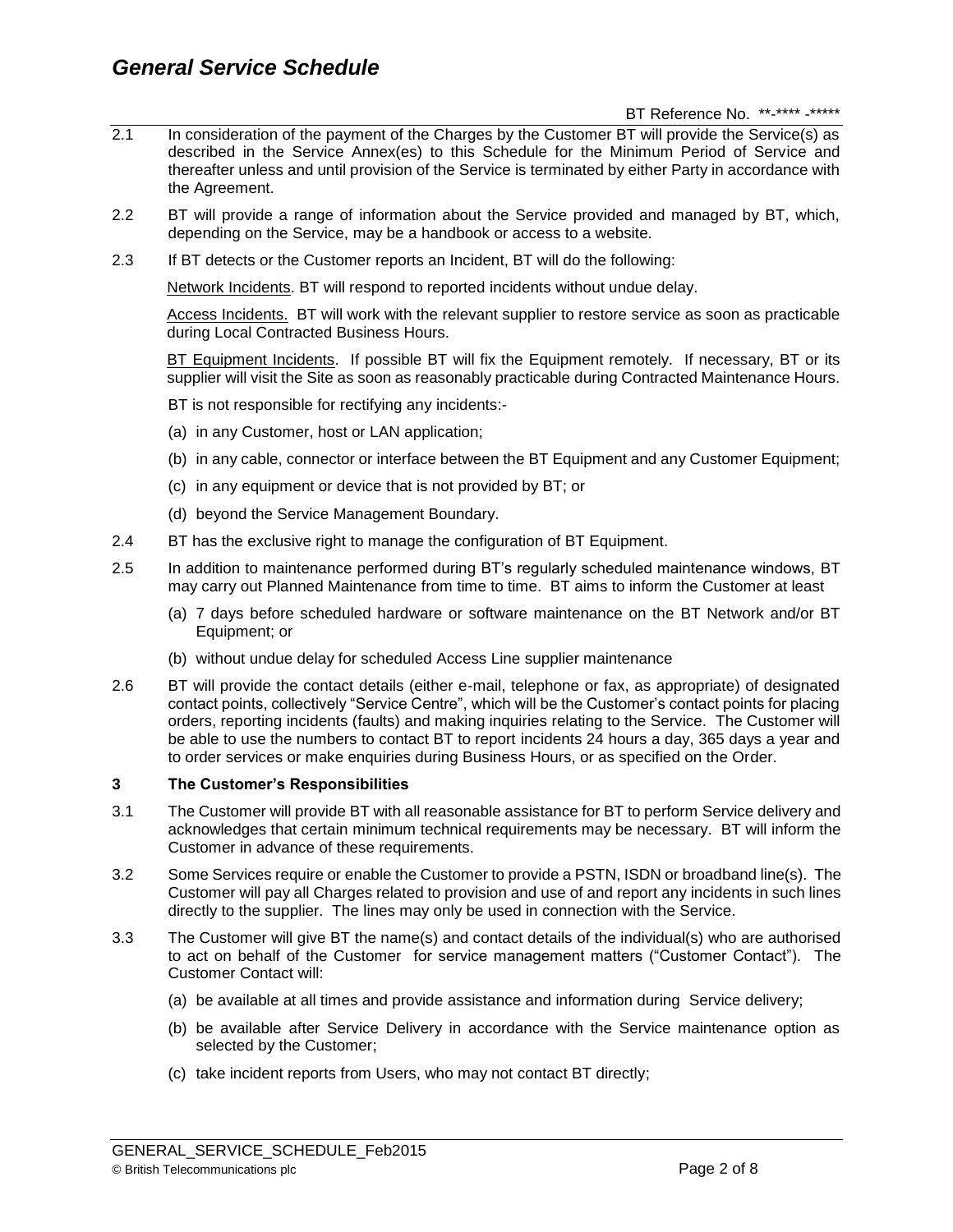BT Reference No. \*\*-\*\*\*\* -\*\*\*\*\*

- (d) report incidents to the Service Centre using the reporting procedures notified by BT and be available for all subsequent incident management communications; and
- (e) inform BT of changes to any information supplied when ordering the Service including changes to the Customer Contact details.
- 3.4 The Customer will provide and maintain its own LAN and/or WAN and ensure that the LAN protocols and applications it uses will operate satisfactorily over WAN connections using the Service.
- 3.5 The Customer will provide, at its own cost, any necessary internal cabling between the BT Equipment and any Customer Equipment (including PBX). For the avoidance of doubt BT is not responsible for the provision or maintenance of cabling between the Network Terminating Unit (NTU) and any BT Equipment at a Site. The Customer is responsible for ensuring that cabling and its maintenance are supplied. Such cabling is outside the SMB for any service.
- 3.6 Except for IP addresses expressly registered in the Customer's name, all IP addresses, BT based domain names and telephone numbers made available with the Service shall at all times remain the property of BT or its suppliers and shall be non-transferable. All the Customer's rights to use such IP addresses, domain names or telephone numbers will cease on termination or expiration of the Service.
- 3.7 If Third party software is required in order to operate the Services, the Customer is responsible for ensuring that it has the appropriate number and type of software licences and that any applications (other than ones provided by BT as part of the Service) are compatible with the Service.
- 3.8 The Customer will ensure that it has appropriate security policies, including data archiving, in place.
- 3.9 BT cannot ensure that any requested Domain Name will be available from or approved for use by the Internet authorities and BT has no liability for any failure in the Domain Name registration, transfer or renewal process.
- 3.10 The Customer warrants that it is the owner of, or is authorized by the owner of the trade mark or name that it wishes to use as a Domain Name.
- 3.11 The Customer is responsible for all fees associated with registration and maintenance of its Domain Name, and will reimburse BT for any and all fees paid by BT to any Internet registration authority, and thereafter be responsible for paying such fees directly to the relevant Internet authorities.
- 3.12 The Customer is responsible for the distribution, ongoing management, maintenance, security and proper use of all valid usernames, userIDs and passwords used in connection with the Service and shall
	- (a) inform BT immediately if a user ID or password has, or is likely to, become known to an unauthorized person, or is being or may be used in an unauthorised way;
	- (b) take all reasonable steps to prevent unauthorised access to the Service; and
	- (c) satisfy BT's security checks if a password is lost or forgotten.
- 3.13 BT reserves the right to
	- (a) suspend user ID and password access to the Service if BT considers that there is, or is likely to be, a breach of security; and
	- (b) require the Customer to change any or all of the Customer's passwords.
- 3.14 The Customer acknowledges that any voice Service provided by BT may not be capable of either calling emergency services and/or correctly identifying a caller's location to the emergency service. The Service Annex states whether or not the Customer can access emergency services and/or can correctly identify a User location. The Customer agrees that it is responsible for ensuring that it puts appropriate measures in place to enable Users to call emergency services.

# **3.15 Employer Disclosure**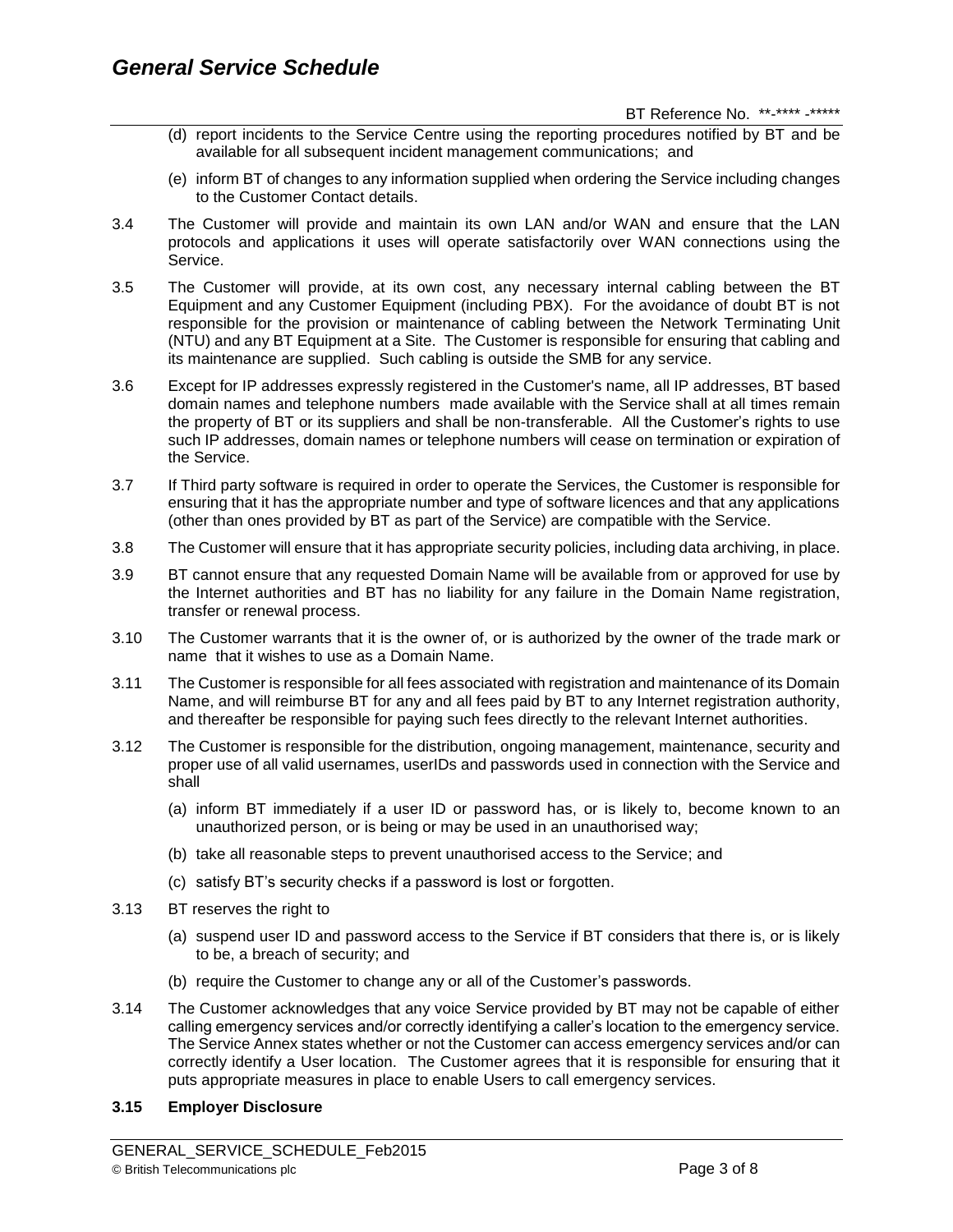In jurisdictions where an employer is legally required to make such disclosure to its employees, it is the Customer's responsibility to:

- 3.15.1 inform its employees and Users that as part of the Service being delivered by BT, the use of any targeted applications by the Customer's employees and/or Users may be monitored and reported to the Customer by BT; and
- 3.15.2 ensure that its employees and Users have consented or will be deemed to have consented to such monitoring and reporting, if such consent is legally required, and BT shall not be liable for any failure of the Customer to comply with this instruction and the Customer shall indemnify BT from and against any claims or actions brought by its employees or Users against BT arising out of the delivery of Services by BT in accordance with the terms hereof.

# **4 BT's Acceptable Use Policy**

The Customer is responsible for its Content and that of any of its Users (including any Content hosted by the Customer or any User on behalf of third parties). The Customer acknowledges that it has read and agrees to be bound by and to ensure that any Users will comply with this BT Acceptable Use Policy ("AUP") and the acceptable use policies of any connected networks and generally accepted Internet standards.

- 4.1 The Service must not be used:
	- (a) fraudulently or in connection with a criminal offense under the laws of any country where the Service is provided;
	- (b) to send, receive, upload, download, use or re-use any information or material which is offensive, abusive, indecent, defamatory, obscene or menacing, or in breach of confidence, copyright, privacy or any other rights;
	- (c) in contravention of any instructions that BT has given under the Agreement;
	- (d) to cause annoyance, inconvenience or needless anxiety;
	- (e) to send or provide or receive unsolicited advertising or promotional material;
- 4.2 The Customer must not use a Domain Name which infringes the rights of any person in a corresponding trade mark or name.
- 4.3 If the Customer or anyone else, (with or without the Customer's knowledge or approval) uses the Service in contravention of the AUP; or uses the Service in any way which, is, or is likely to be, detrimental to the provision of the Service to the Customer or any other customer and fails to take corrective action within a reasonable period of receiving notice from BT, then BT can treat the contravention as a material breach and as such BT may either suspend the Service or terminate the Service pursuant to the General Terms and Conditions of the Agreement. If Service is suspended it will not be restored until the Customer provides an acceptable assurance that there will be no further contravention.

# **5 Charges and Payment Terms**

- 5.1 The Customer will pay the Charges for the Service in accordance with the Agreement.
- 5.2 Unless otherwise agreed:
	- (a) any one-time installation Charges will be invoiced on the Operational Service Date(s);
	- (b) any recurring Charges, except Usage Charges, will be invoiced monthly in advance;
	- (c) any Usage Charges will be invoiced monthly in arrears, calculated at the then current rates, unless otherwise agreed in writing; and
	- (d) any one-time De-installation Charges, which will be equal to the then current rates for Installation Charges, will be invoiced within 2 Months of de-installation.
- 5.3 For the purpose of calculating a Charge payable for any period: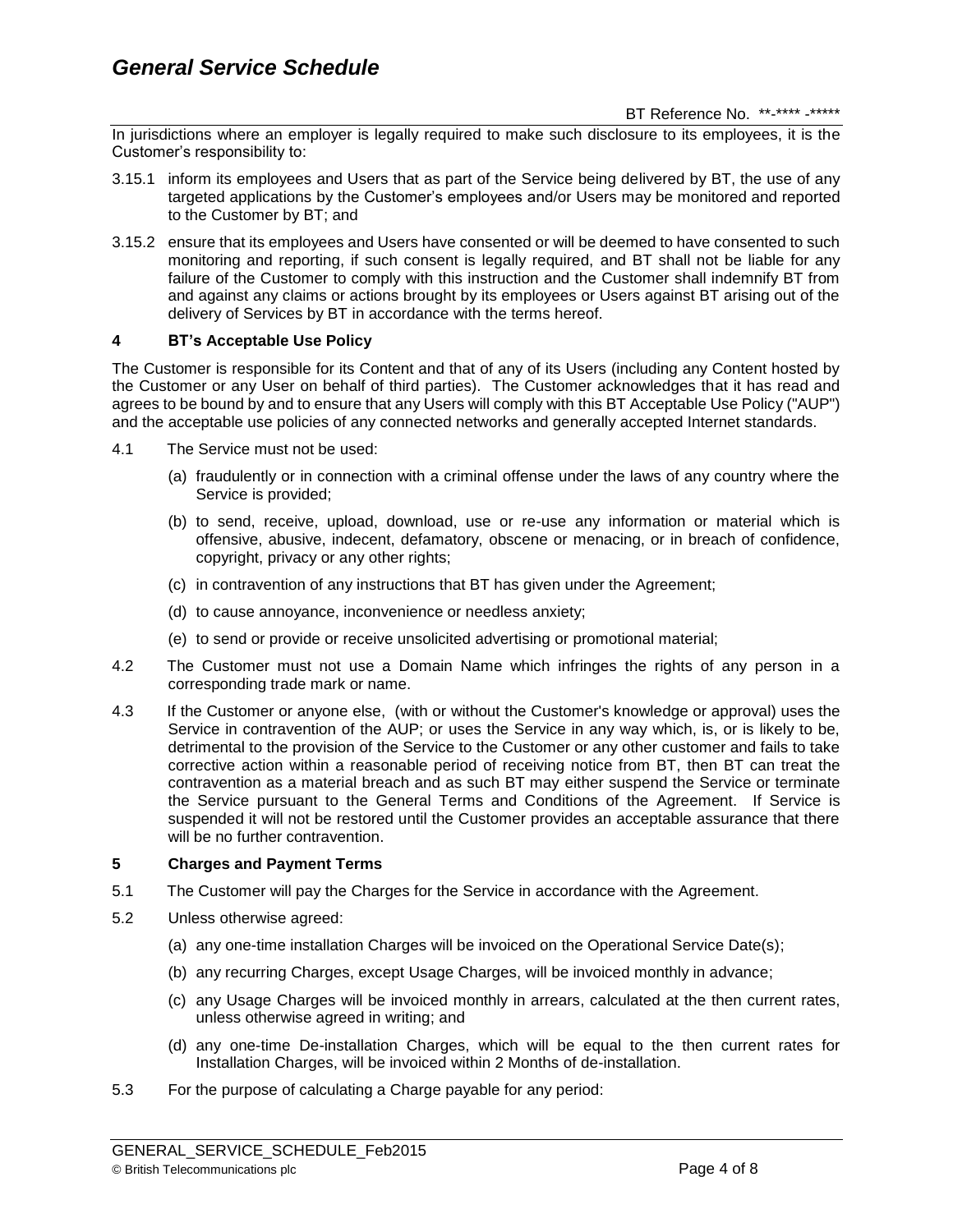- (a) each period will begin on the first day of the relevant Month;and
- (b) for any period where Service is provided for less than one Month, the Recurring Charges will be pro rata on a daily basis.

#### 5.4 BT reserves the right to charge the Customer for

- (a) investigating Customer reported incidents where BT finds no incident or that the incident is outside the Service Management Boundary;
- (b) Service Delivery outside Business Hours; and/or
- (c) restoring Service if the Service has been suspended

#### **6 Termination Charges**

- 6.1 In addition to the provisions of the General Terms and Conditions, if the Customer terminates Service to one or more Sites before the Minimum Period of Service has expired, or if BT terminates Service for breach then, in addition to all outstanding charges for Service rendered, the Customer will compensate BT with the following:
	- (a) an amount equal to the Recurring Charges per Site for any remaining Months of the first 12 Months of the Minimum Period of Service;
	- (b) an amount equal to 20% of the Recurring Charges per Site for all other remaining Months of the Minimum Period of Service;
	- (c) any waived Installation Charges per Site where Service is terminated within the first twelve (12) Months of the Minimum Period of Service;
	- (d) any additional charges which BT has to pay a supplier as a result of early termination of the Service;
	- (e) any remaining charges outstanding with regard to BT Equipment; and
	- (f) De-installation Charges

6.2 In addition to the provisions of the General Terms and Conditions, if the Customer terminates Service to one or more Sites at the end of the Minimum Period of Service or at any time after that then, in addition to all outstanding charges for Service rendered, the Customer will pay De-installation Charges.

# **7 Service Levels**

In this section "Site" shall mean an individual Site or Circuit as appropriate.

BT will use its reasonable endeavours to achieve the Delivery, Availability, Restoration Time and Network Performance Service Levels applicable to the Service. If BT fails to achieve this, then the Customer may claim Service Credits in accordance with this Schedule. These Service Levels apply to each Site and each element of Service within the SMB unless otherwise stated in this Schedule or in the Order.

Service Credits will be based on Site Charges, that is, the monthly charges for the Service at a Site as set out in the Order. For Services with Usage Charges, the Site Charges used to calculate Service Credits, shall be the sum of the Usage Charges for the last three (3) Months divided by three (3).

7.1 Delivery

Delivery, that is, the delivery and installation of Service at a Site occurs on the Operational Service Date. BT will deliver the Service in accordance with the relevant annex to this Schedule.

- 7.1.1 The Customer may request a delivery date on the Order for each Site, the "Customer Requested Date" ("CRD"). BT will respond with a Customer Commit Date ("CCD"), which is the date on which BT agrees to deliver the Service.
- 7.1.2 If Delivery of the Service occurs after the CCD the Customer may claim a Service Credit of 4% of the Site Charges for each Business Day's delay, up to a maximum of one Month's Site Charges.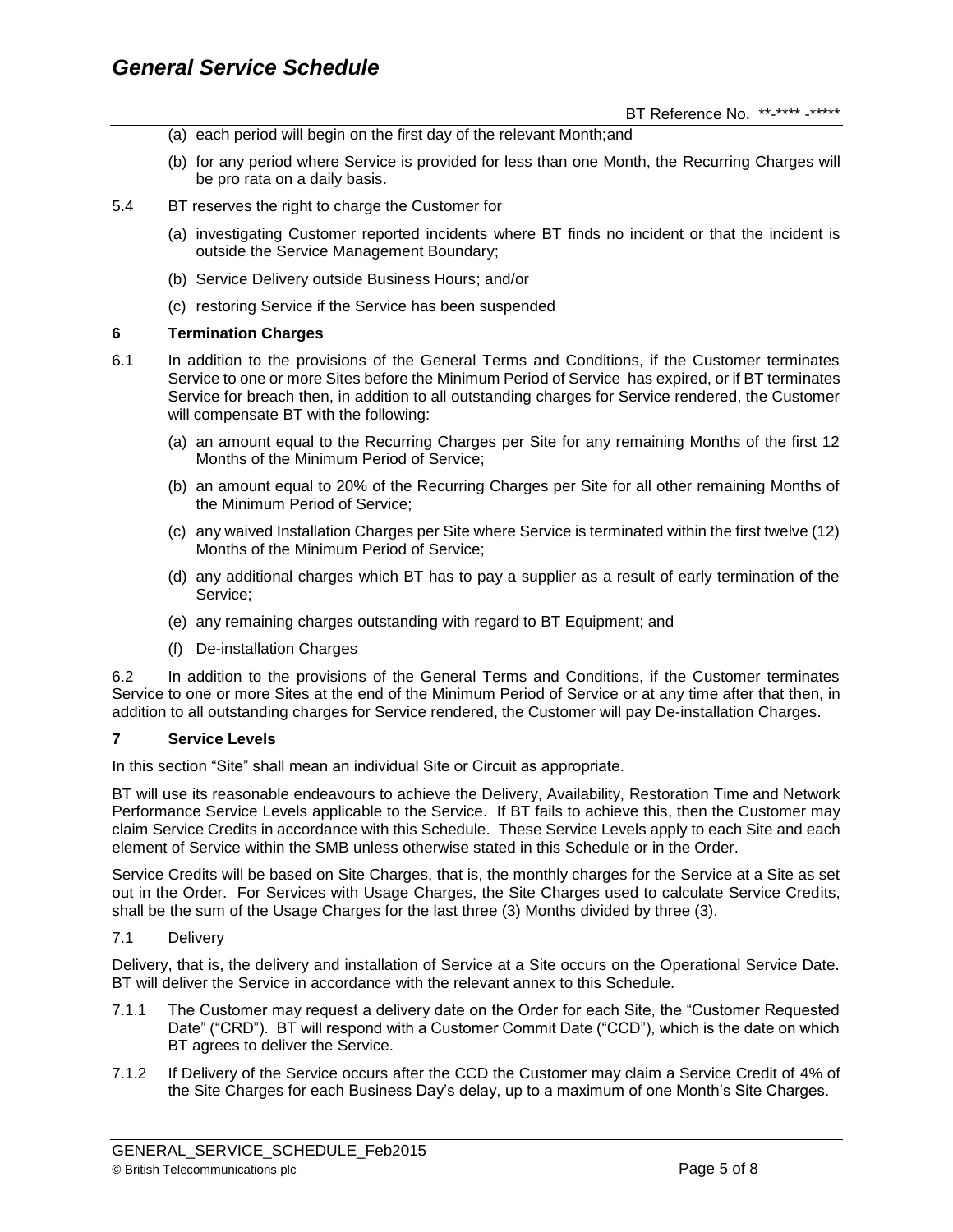- 7.1.3 The Customer agrees that BT may expedite Delivery either for operational reasons or in response to a Customer request. This will not affect the original CCD and no Service Level will apply to any expedited date. In such circumstances, the Customer agrees that the expedited Delivery date shall be the Operational Service Date.
- 7.1.4 If the Customer requests a change to the Service or any part of the Service including, without limitation, any equipment or any IP address location, BT reserves the right to change the CCD and the Service Level for the original CCD will no longer apply.
- 7.2 Availability
- 7.2.1 BT will assign an availability category ("SLA Category") determined by the Service, configuration and Site location. This will be stated on the Order. (Note, for Circuits and other point to point services where a failure at one Site will affect the other Site, the SLA Category is the one for the Site in the lowest SLA Category location.) Each SLA Category has an associated Annual Performance Target (APT), which is used to calculate the APT Downtime.

BT will count Downtime for each properly reported Qualifying Incident and will keep a record of cumulative Downtime by Site, in units of full minutes, for each Month and the SLA Year.

If cumulative Downtime in a Month exceeds the Service Credit Start Point (SCSP), the Customer may claim a Standard Service Credit(s) as shown in the table below, for each affected Site up to a maximum of one Month's Site Charges, the "Capping Level".

If the cumulative Downtime in any SLA Year (or portion of a SLA Year for Sites installed for less than a SLA Year) exceeds the APT Downtime BT will apply the Elevated Service Credit(s) shown in the table below for all valid claims until the cumulative Downtime in the SLA Year falls below the APT Downtime. During this time the SCSP will be immediate for all SLA Categories.

| <b>SLA</b><br>Category | Annual<br>Performance<br><b>Target (APT)</b> | <b>APT</b><br><b>Downtime</b> | SCSP for<br><b>Standard</b><br><b>Service</b><br><b>Credits</b> | <b>Standard</b><br><b>Service</b><br><b>Credits</b>                                                              | <b>Elevated</b><br><b>Service</b><br><b>Credits</b>                                          |
|------------------------|----------------------------------------------|-------------------------------|-----------------------------------------------------------------|------------------------------------------------------------------------------------------------------------------|----------------------------------------------------------------------------------------------|
| Cat A++                | $=$ >99.999%                                 | 5 minutes                     | immediate                                                       | Site<br>4%<br>of<br>Charges<br>for<br>each started 5<br>minutes<br>οf<br>Downtime<br>above<br>the<br><b>SCSP</b> | Site<br>8%<br>0f<br>Charges<br>for<br>each started 5<br>minutes<br>οf<br>Downtime            |
| $Cat A+$               | $=$ >99.99%                                  | 1 hour                        | immediate                                                       | Site<br>4%<br>οf<br>Charges<br>for<br>15<br>each started<br>minutes<br>οf<br>Downtime<br>above<br>the<br>SCSP    | <b>Site</b><br>8%<br>0f<br>for<br>Charges<br>15<br>each started<br>minutes<br>οf<br>Downtime |
| Cat A1                 | $=$ >99.97%                                  | 3 hours                       | immediate                                                       | Site<br>4%<br>of<br>Charges                                                                                      | <b>Site</b><br>8%<br>of<br>Charges                                                           |
| Cat A                  | $=$ >99.95%                                  | 4 hours                       | immediate                                                       | 4%<br>Site<br>of<br>Charges                                                                                      | 8%<br><b>Site</b><br>of<br>Charges                                                           |
| Cat B                  | $=$ >99.90%                                  | 8 hours                       | 1 hour                                                          | 4%<br>Site<br>of<br>Charges                                                                                      | Site<br>8%<br>of<br>Charges                                                                  |

Unless otherwise stated Service Credits apply to each started hour of Downtime above the SCSP.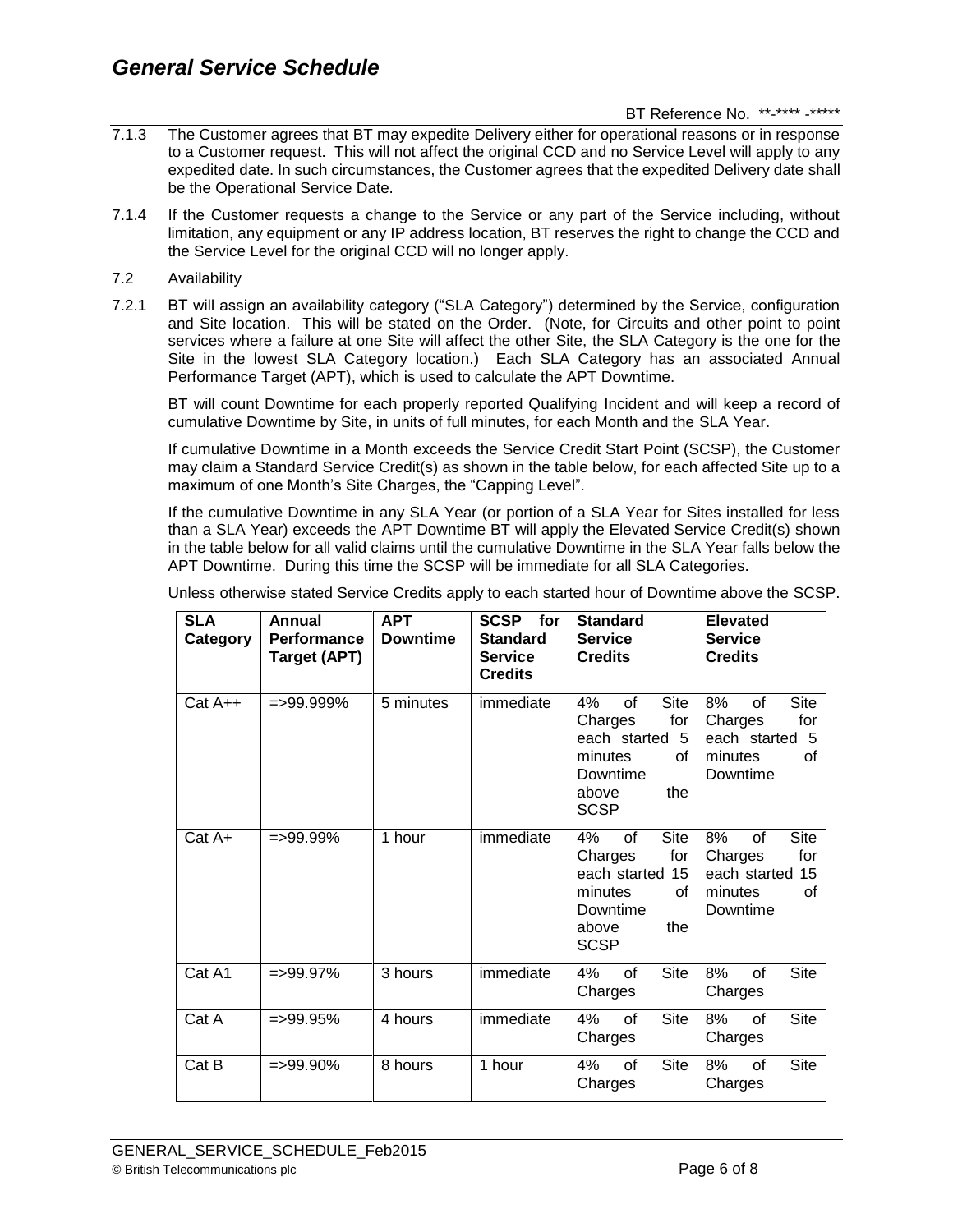# *General Service Schedule*

BT Reference No. \*\*-\*\*\*\* -\*\*\*\*\*

| Cat C | $=$ >99.85% | 13 hours  | 3 hours  | 4%<br>Charges | 0f | <b>Site</b> | 4%<br>Charges | οf | Site        |
|-------|-------------|-----------|----------|---------------|----|-------------|---------------|----|-------------|
|       |             |           |          |               |    |             |               |    |             |
| Cat D | $=$ >99.80% | 17 hours  | 5 hours  | 4%            | 0f | Site        | 4%            | of | Site        |
|       |             |           |          | Charges       |    |             | Charges       |    |             |
| Cat E | $=$ >99.70% | 26 hours  | 7 hours  | 4%            | 0f | Site        | 4%            | of | Site        |
|       |             |           |          | Charges       |    |             | Charges       |    |             |
| Cat F | $=$ >99.50% | 43 hours  | 9 hours  | 4%            | 0f | <b>Site</b> | 4%            | οf | Site        |
|       |             |           |          | Charges       |    |             | Charges       |    |             |
| Cat G | $=$ >99.00% | 87 hours  | 11 hours | 4%            | 0f | <b>Site</b> | 4%            | 0f | <b>Site</b> |
|       |             |           |          | Charges       |    |             | Charges       |    |             |
| Cat H | $=$ >98.00% | 175 hours | 13 hours | 4%            | of | Site        | 4%            | of | <b>Site</b> |
|       |             |           |          | Charges       |    |             | Charges       |    |             |
| Cat I | $=$ >97.00% | 262 hours | 15 hours | 4%            | 0f | <b>Site</b> | 4%            | οf | <b>Site</b> |
|       |             |           |          | Charges       |    |             | Charges       |    |             |

7.2.2 Downtime is measured from when a Qualifying Incident is reported to BT's Service Centre and ends when BT clears the incident. The Customer will be given an incident report reference number ("trouble ticket" number) for each properly reported incident.

BT will inform the Customer when the incident is cleared, and will close the trouble ticket when either the Customer confirms within 20 minutes that the incident is cleared, or BT has attempted and failed to contact the Customer and the Customer does not respond within 20 minutes.

If the Customer confirms that the incident is not cleared within 20 minutes of being informed, the trouble ticket will remain open, and Downtime adjusted.

- 7.2.3 Downtime will only be measured during the Local Contracted Business Hours (for Access Incidents) or the Contracted Maintenance Hours (for BT Equipment Incidents) specified on the Order.
- 7.2.4 The following are not Qualifying Incidents, and Downtime will not be measured;
	- (a) if the Customer asks BT to test the Service although no incident has been detected and/or reported;
	- (b) if the Service has been modified or altered in any way by the Customer or at the Customer's request;
	- (c) during Planned Maintenance;
	- (e) for incidents due to any Customer performed network configurations not approved by BT;
	- (f) for changes or alterations made other than by BT to the Service or to BT Equipment, connections, routing plan, applications or test equipment, or the mapping of applications; or
	- (g) if an incident is reported and BT cannot confirm that an incident exists after performing tests.

# **7.3 Restore-Time (Resilience).**

- 7.3.1 If the Customer orders a resilient service at a Site, that is with primary and secondary components (Access and CPE, if applicable), then if either the primary or secondary component fails and BT does not restore Service to both components within 24 hours of the Customer reporting or BT detecting the failure, ('the initial 24 hours") BT will give the Customer a Service Credit for valid claims.
- 7.3.2 The Service Credit will be 1% of the Monthly Recurring Site Charges for each started hour after the initial 24 hours up to a cap of 100% of the MRC.
- 7.3.3 As Service is available during this period this time will not count towards Downtime.